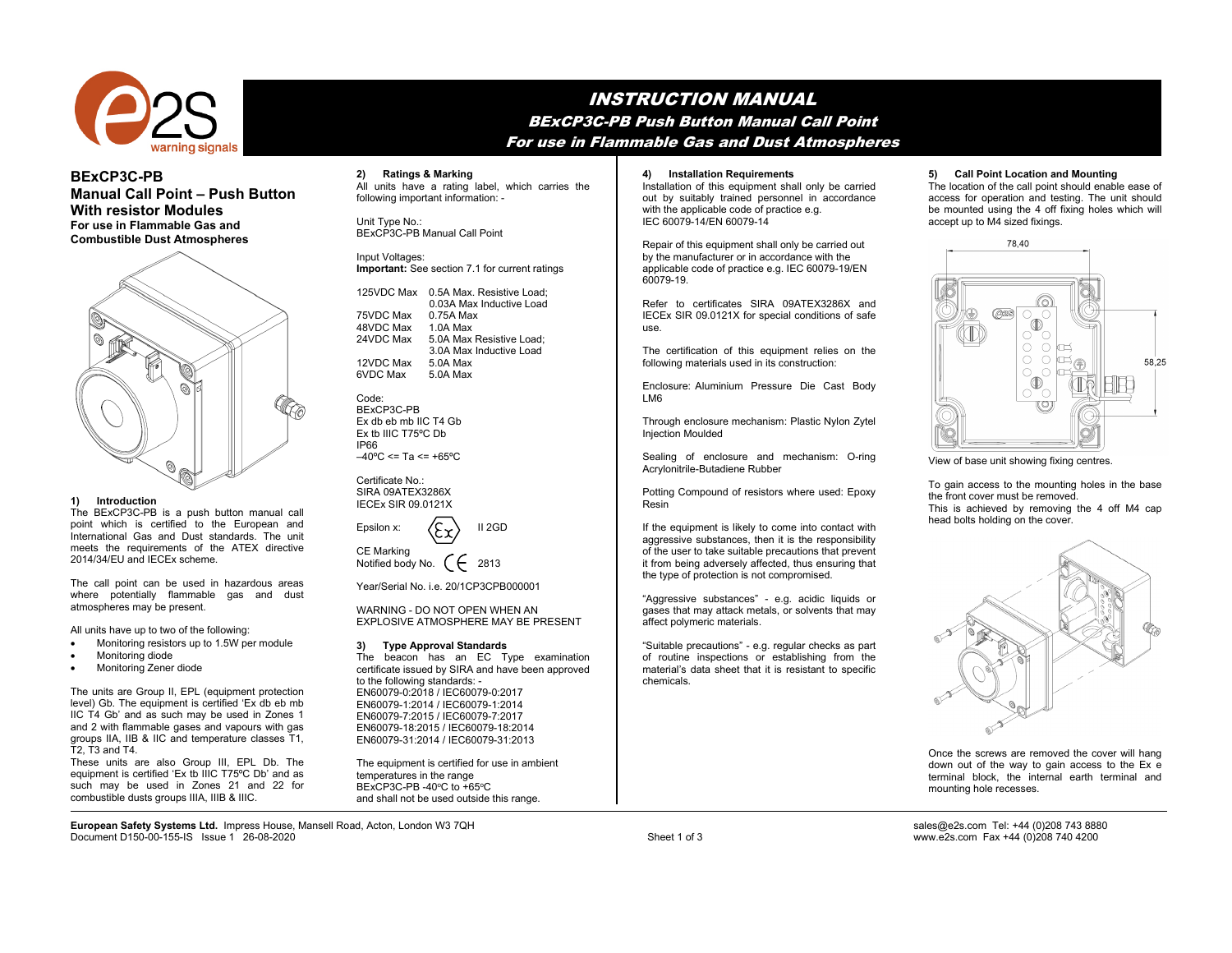# **6) Earthing**

The unit has both internal and external earth terminals.

 It is recommended that a cable crimp lug is used on the earth wires.

 The internal earth wire is placed under an earth clamp which will stop the cable twisting. This secured by an M4 screw and spring washer. The external earth lug should be located between the two M5 washers provided and securely locked down with the M5 spring washer and two locknuts.



Note: Depending on options chosen an 8-Way DIN Rail or 6-Way terminal block may be selected.

#### **7) Cable connections**

There are 3 off cable entry holes suitable for M20x1.5 Ex e approved cable glands or stopping plugs with a minimum ingress protection of IP66.

The unit can be wired in a number of different ways depending on the resistor combination selected. Refer to wiring schematic D150-06-051 for detail.

EOL (End of line) device: resistor – ExxxR / diode – ED1 / zener – ExxxZ Series (In line) device: resistor – SxxxR / diode – SD1 / zener – SxxxZ Microswitch  $1 = M/S$  1

When wiring to Increased Safety terminal enclosures, you are only permitted to connect one wire into each way on the terminal block, unless a pair of wires are crimped into a suitable ferrule.

For the six-way terminal block wire sizes allowable are 0.5mm² to 4.0mm². For the 8-way DIN rail wire sizes allowable are 0.5mm<sup>2</sup> to 2.5mm<sup>2</sup>

Leads connected to the terminals shall be insulated for the appropriate voltage and this insulation shall extend to within 1mm of the metal of the terminal throat. They shall only be installed and wired with cable in an ambient temperature of -10°C to +80°C.

All terminal screws, used or unused, shall be tightened down to between 0.5 Nm and 0.7 Nm.

| Voltage<br>option | Max<br>Voltage | Min resistor value<br>allowable in module<br>Type C unit (1.5W) |
|-------------------|----------------|-----------------------------------------------------------------|
| 6 V dc            | 6 V dc         | 27 ohms                                                         |
| $12V$ dc          | $12V$ dc       | 110 ohms                                                        |
| 24V dc            | $24V$ dc       | 430 ohms                                                        |
| 48V dc            | 48 V dc        | 1K8 ohms                                                        |
|                   |                |                                                                 |

Table 1

## **7.1) Current Limitations**

The maximum allowable current is determined as the smallest value from the following scenarios:

1. When both module resistor values are the same as or above the minimum range of values shown in table 1, the current is not further limited.

However, when either resistor value is *lower* than those shown in table 1, the current must be limited to the values given in table 2.

| Voltage<br>option | Max<br>Voltage | Max current when<br>resistor values lower<br>than minimum |
|-------------------|----------------|-----------------------------------------------------------|
| 6 V dc            | 6 V dc         | 250 <sub>m</sub> A                                        |
| $12V$ dc          | $12V$ dc       | 125mA                                                     |
| $24V$ dc          | $24V$ dc       | 62mA                                                      |
| 48V dc            | 48 V dc        | 31 <sub>m</sub> A                                         |
|                   |                | Table 2                                                   |

For example, if a 24V DC unit is fitted with a series resistor of 270 ohms, the maximum current of the unit would be reduced to 62mA since the resistance is less than the minimum 430 ohms allowable at this voltage.

E2S recommends a minimum resistor value of 100 ohms for a Series device and 180 ohms for an EOL device fitted to a 24V unit.

If a diode module is pre-fitted as either an EOL or Series Device, the following current limitation applies:

| Jnit Voltage  | Max. Diode Current |
|---------------|--------------------|
| 48V DC.       |                    |
| 6.12 & 24V DC |                    |

3. If a Zener diode module is pre-fitted as either EOL or Series device, the following current limitation applies:

| Zener           | Max. Input | Max. Current       |
|-----------------|------------|--------------------|
| Voltage         | Voltage    |                    |
| 3.3V            |            | 230 <sub>m</sub> A |
| 4.7V            |            | 162mA              |
| 5.1V            | 56V DC     | 149mA              |
| 5.6V            |            | 136mA              |
| 6.2V            |            | 122mA              |
| 6.8V            |            | 112mA              |
| 10 <sub>V</sub> |            | 76mA               |
| 12V             |            | 63mA               |

#### **8) Testing unit operation**

The push button unit can be tested without the need to replace any element.

To test, lift the cover lift flap to reveal the push button. The button should be pressed into the body to activate the unit and place it into the operated condition.



The call point switch will now change over its contacts to operate the alarm.

Once testing is complete the unit needs to be reset from the operated condition.

Rotate the push button anticlockwise by an angle of 55º, see guide alignment marks on button and cover, shown below (1). The push button should pop back up to its original position. Ensure that the push button has also twisted back clockwise by  $55^{\circ}$  to its original position see guide marks on button and cover, shown below (2). The unit is now reset.









1. On operated unit 2. Button should pop<br>Twist push button up and twist back to Anticlockwise 55° to reset

up and twist back to<br>original position

Note: use alignment marks circled to indicate the push button's status /position.

Unit currently shown as 'standby condition'

Resetting an operated unit is the same as resetting a tested unit.

**European Safety Systems Ltd.** Impress House, Mansell Road, Acton, London W3 7QH sales@e2s.com Tel: +44 (0)208 743 8880<br>Document D150-00-155-IS Issue 1 26-08-2020 Document D150-00-155-IS Issue 1 26-08-2020